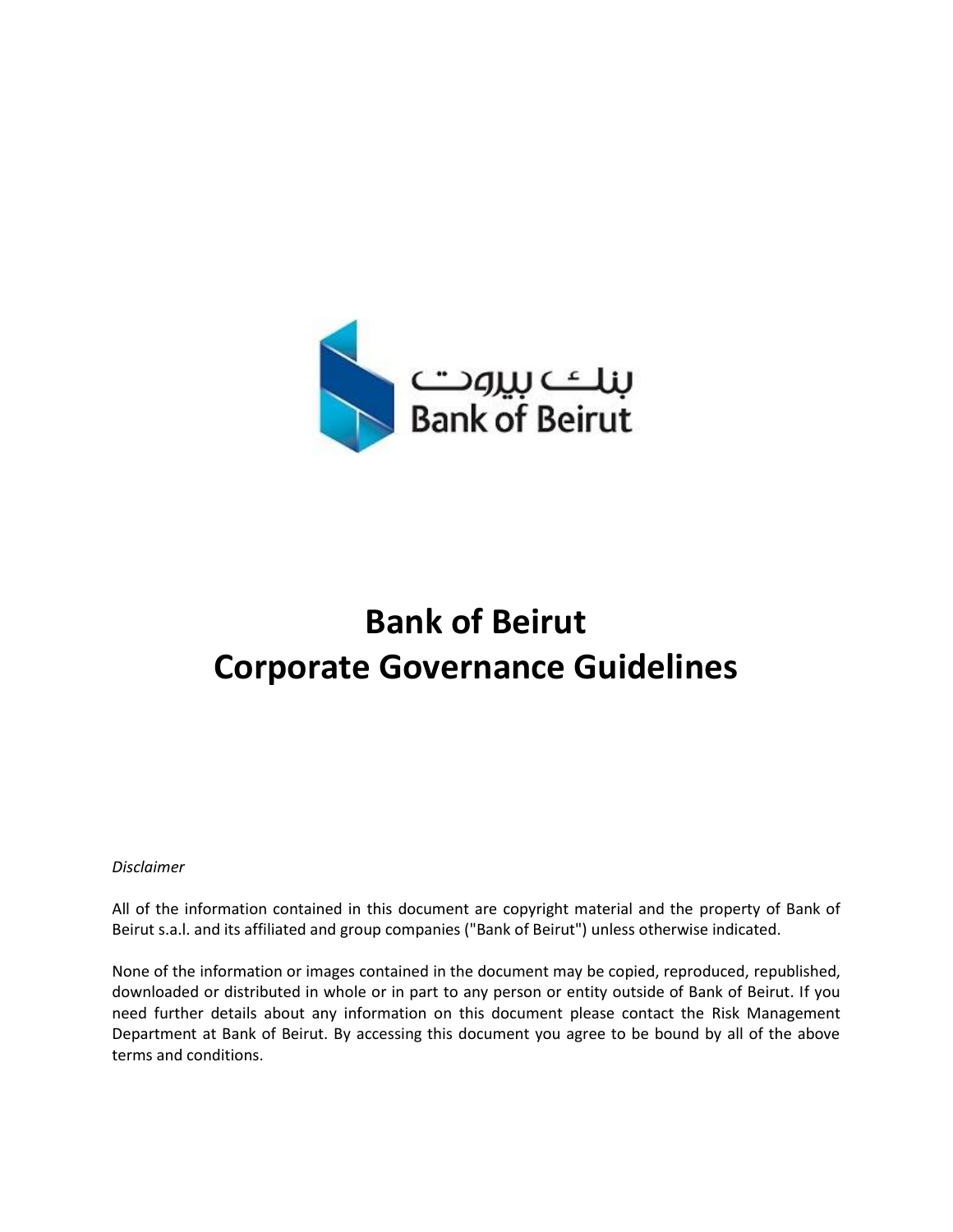# **TABLE OF CONTENTS**

| The Bank's Commitment to a Sound Corporate Governance Framework 3<br>1.                  |
|------------------------------------------------------------------------------------------|
| 2.                                                                                       |
|                                                                                          |
|                                                                                          |
|                                                                                          |
|                                                                                          |
|                                                                                          |
|                                                                                          |
| 3.                                                                                       |
| 3.1. Setting and Overseeing the Implementation of the Business Objectives and Strategy 5 |
|                                                                                          |
|                                                                                          |
|                                                                                          |
|                                                                                          |
| The Board of Directors' Own Governance Structure and Performance  9<br>4.                |
|                                                                                          |
|                                                                                          |
|                                                                                          |
|                                                                                          |
|                                                                                          |
|                                                                                          |
| 5.                                                                                       |
| 6.                                                                                       |
| 7.                                                                                       |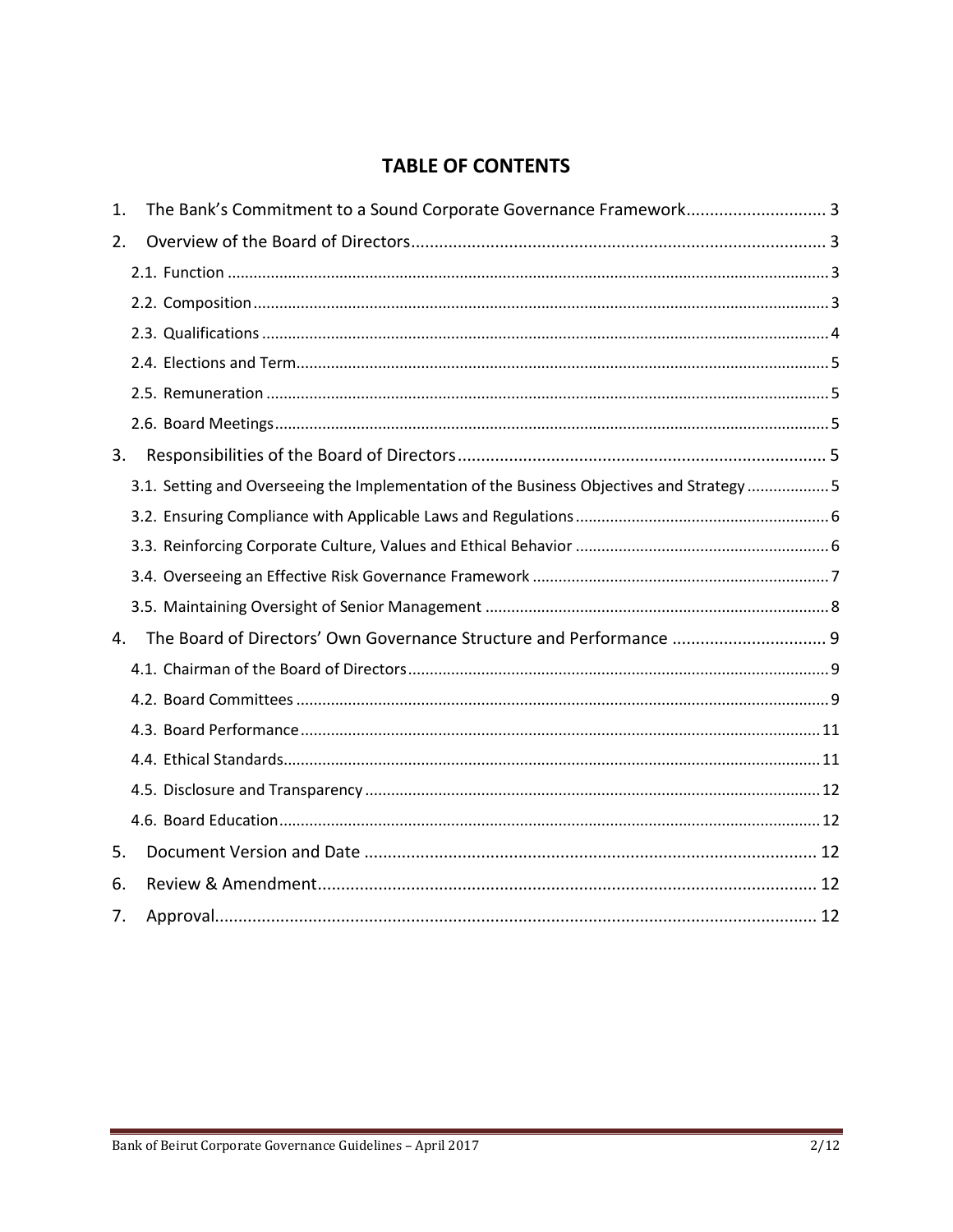# <span id="page-2-0"></span>**1. The Bank's Commitment to a Sound Corporate Governance Framework**

Bank of Beirut s.a.l. (the Bank), through its Board of Directors (the Board), acknowledges the necessity of having a sound Corporate Governance Framework that is aimed at safeguarding the stakeholders' interests. In doing so, the Board is committed to being collectively responsible for implementing an effective Corporate Governance Framework that is driven by its principal duty to act in good faith, with prudence and within a set of values and standards that ensure that the stakeholders' interests are fully understood and met.

The major guidelines by which the Board fulfills its duties are described in this document. The present guidelines also reflect the recent enhancement to the Corporate Governance Framework as incited by the Board following the latest principles published by the Basel Committee on Banking Supervision in its "Corporate Governance Principles for Banks" paper issued in July 2015. The Board will continue to review and improve its processes and monitor developments in this area to ensure commitment to a sound Corporate Governance Framework on a sustainable basis.

The Board has adopted the principles and practices of international regulations, namely the Basel Committee's "Corporate Governance Principles for Banks" referred to above, as well as the Banque du Liban (BDL) Basic Circular no. 106 issued in July 2006 and its amendments.

## <span id="page-2-1"></span>**2. Overview of the Board of Directors**

#### <span id="page-2-2"></span>**2.1. Function**

As per its Articles of Association, Bank of Beirut s.a.l. is managed under the direction and oversight of its Board of Directors. The Board's primary function is to supervise management and to exercise its business judgment, to act in good faith and in what each Director reasonably believes to be in the best interests of the various stockholders in optimizing long-term value, by providing guidance and strategic oversight on their behalf.

#### <span id="page-2-3"></span>**2.2. Composition**

The Bank's Articles of Association state that the number of Directors may not be less than three members but not more than twelve. Members of the board are elected for a period of three years, and may be re-elected several times without any limitation.

In order to ensure carrying out its primary responsibilities of supervising management and act in the best interest of the Bank's stakeholders with integrity and independence, and pursuant to BDL Basic Circular no. 118 issued in July 2008, the Board of Directors is composed of a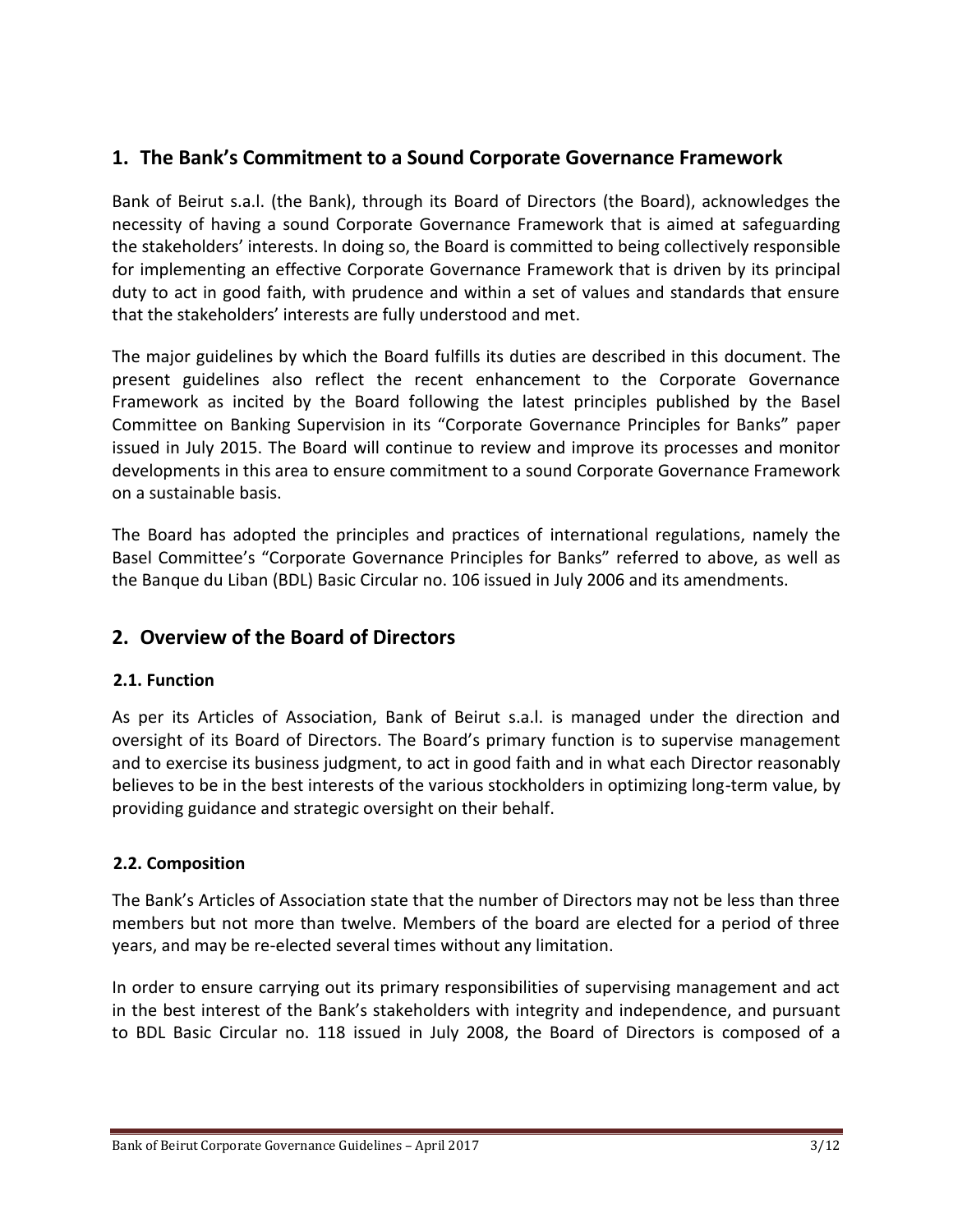sufficient number of non-executive<sup>1</sup> and independent<sup>2</sup> members. Accordingly, the substantial majority of the current eleven members of the Board of Directors of Bank of Beirut s.a.l. is composed of non-executive and independent Directors, which is also in line with the Board's policy to have only two Executive Directors.

| <b>Name</b>                             | <b>Function</b>                            |
|-----------------------------------------|--------------------------------------------|
| Dr. Salim G. Sfeir                      | Chairman of the Board - Chief Executive    |
|                                         | <b>Officer</b>                             |
|                                         | <b>Executive Director</b>                  |
| Mr. Adib S. Millet                      | Vice Chairman of the Board                 |
|                                         | <b>Non-Executive Director</b>              |
| Mr. Fawaz H. Naboulsi                   | Deputy Chief Executive Officer             |
|                                         | <b>Executive Director</b>                  |
| Mr. Antoine A. Abdel-Massih             | <b>Non-Executive Director</b>              |
| H. E. Anwar M. El-Khalil                | <b>Non-Executive Director</b>              |
| <b>Emirates Bank International pjsc</b> | <b>Non-Executive Director</b>              |
| Represented by Mrs Loubna Kassem        |                                            |
| <b>Mr. Rashed S. Al Rashed</b>          | <b>Independent, Non-Executive Director</b> |
| Mr. Krikor S. Sadikian                  | <b>Independent, Non-Executive Director</b> |
| Mr. Antoine Y. Wakim                    | <b>Independent, Non-Executive Director</b> |
| Mr. Ramzi N. Saliba                     | <b>Independent, Non-Executive Director</b> |
| Mr. Robert K. Sursock                   | <b>Independent, Non-Executive Director</b> |

#### <span id="page-3-0"></span>**2.3. Qualifications**

 $\overline{a}$ 

The criteria for the selection of new Directors include unquestionable integrity and character, successful professional background, and the ability and willingness to commit adequate time to the Bank. These criteria, among others, is verified by the Board Remuneration and Nominations Committee who advises the Chairman and the Board on the profile and credentials to be considered in the newly admitted Board members.

Moreover, the Bank's Articles of Association state that the number of Directors may not be less than three members, holding each a minimum of 100 shares. The majority of Directors should

<sup>&</sup>lt;sup>1</sup> Article 1 of BDL Circular No. 118: <u>A Board of Directors' non-executive member</u>: a Board member who has no administrative function in the concerned bank and is entrusted with no executive duties at this bank and/or any of its branches or affiliates in Lebanon or abroad, or who does not fulfill a consultative function for the Senior Management, whether presently or during the two years preceding his/her appointment as a Board member. The Board member appointed in any subsidiary abroad is not considered as an executive member under this Decision, if the laws governing him/her in the foreign country do not grant him/her this capacity.

<sup>&</sup>lt;sup>2</sup> Article 1 of BDL Circular No. 118: A Board of Directors' independent member: a Board member who meets the following conditions:

<sup>-</sup> Is a non-executive Board member

<sup>-</sup> Is not one of the major shareholders who own, directly or indirectly, more than 5% of the bank total shares or voting rights pertaining to these shares, whichever bigger

<sup>-</sup> Is independent from any person in the Senior Management of the concerned bank or from its major shareholders, so that no business relationship binds him/her to any of them, whether presently or during the two years preceding his/her appointment as a Board member

<sup>-</sup> Is not related by kinship, up to the fourth degree, to any of the major shareholders

<sup>-</sup> Is not one of the bank's debtors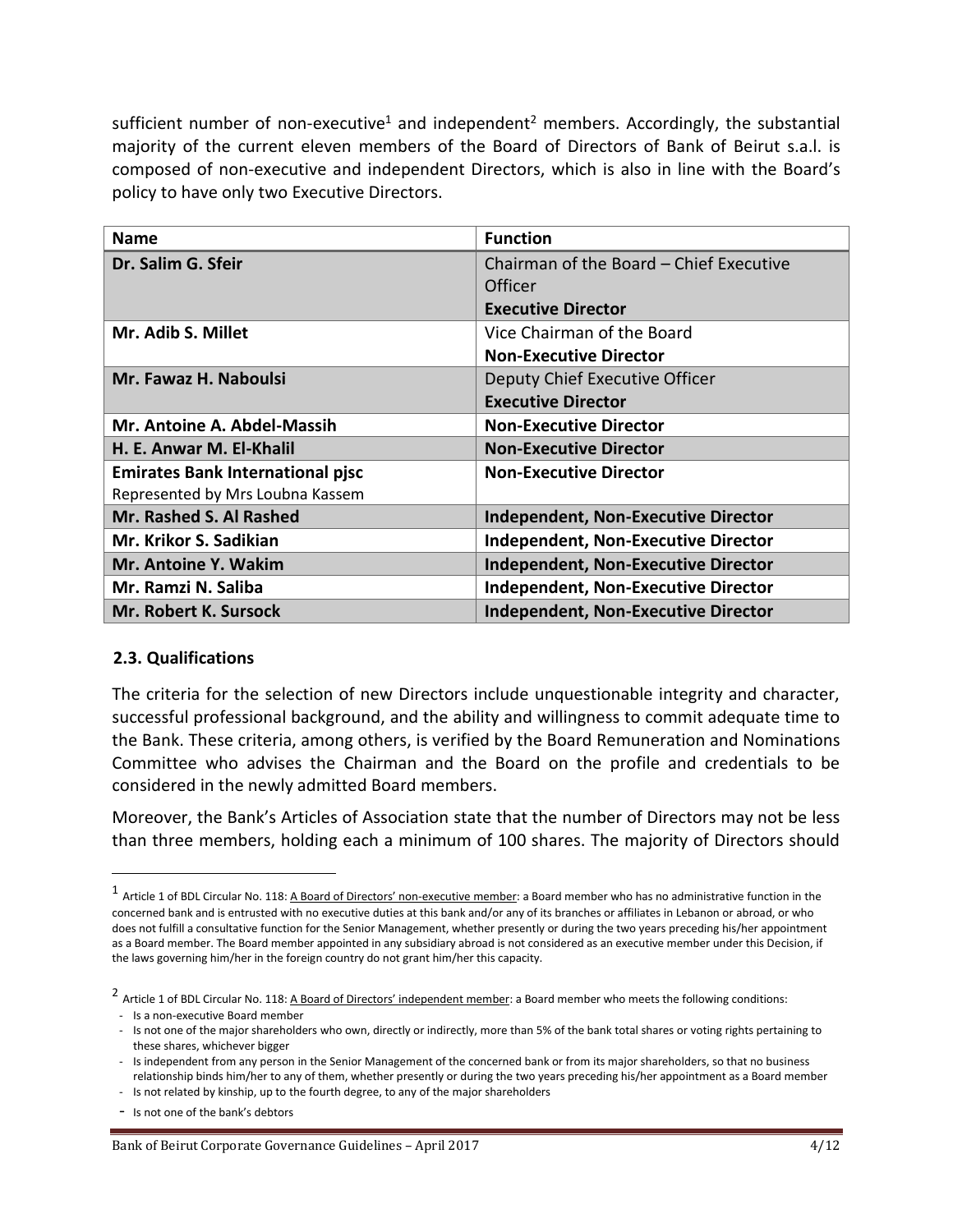be of Lebanese nationality and can be legal entities represented by a person designated in this respect.

There is no age limitation regarding the membership in the Board of Directors of Bank of Beirut s.a.l. provided compliance with Article 154 of the Code of Commerce.

Directors are expected to advise the Chairman of the Board in advance of accepting any other company directorship or the Board of Directors of any other company and to obtain the approval of the General Meeting of Shareholders pursuant to the provision of Article 159 of the Code of Commerce when applicable.

## <span id="page-4-0"></span>**2.4. Elections and Term**

According to the Bank's Articles of Association, Directors are elected by the Ordinary General Assembly to a term that is at most, three years. The number of terms for which an individual may serve on the Board is not limited.

## <span id="page-4-1"></span>**2.5. Remuneration**

A Director who is (or not) an officer of Bank of Beirut shall receive attendance fees ("jetons de présence") for such service as a Director. On the other hand, the remuneration scheme of the CEO and the Executive Board members is subject to approval of the General Assembly based on the recommendation of the Board Remuneration and Nominations Committee.

## <span id="page-4-2"></span>**2.6. Board Meetings**

The Board meets in formal sessions at least quarterly. Directors are expected to attend all Board meetings in addition to the meetings of the Board Committees on which they serve, Directors should spend sufficient time to prepare for meetings.

The Chairman - Chief Executive Officer will establish the agenda for each Board meeting. Directors shall be summoned one week in advance of meetings dates.

The presence of the majority of the incumbent Directors at the time of any meeting constitutes a quorum for the transaction of business, and the act of a majority of such Directors present at a meeting at which a quorum is present constitutes the act of the Board. Directors may vote or participate by proxy.

# <span id="page-4-3"></span>**3. Responsibilities of the Board of Directors**

## <span id="page-4-4"></span>**3.1. Setting and Overseeing the Implementation of the Business Objectives and Strategy**

The Board has ultimate responsibility for the strategy and the management of the Bank. The basic responsibility of the Directors is to exercise their business judgment to act in what they reasonably believe to be in the best interests of the Bank and its shareholders. In discharging that obligation, Directors are entitled to rely on the honesty and integrity of the Bank's senior executives and its external advisors and auditors.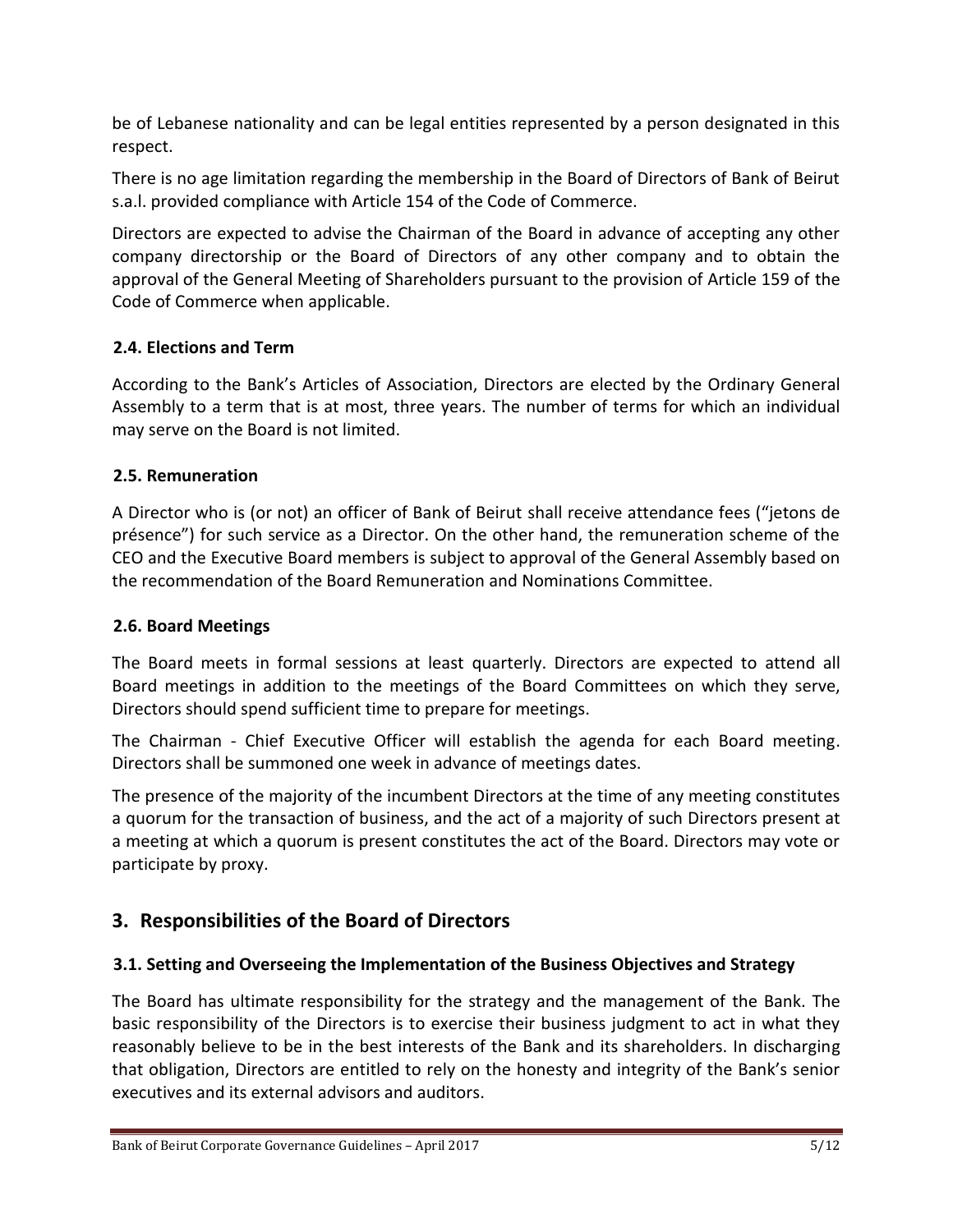Accordingly, in fulfilling its responsibilities, the Board of Directors will:

- Review, approve and monitor the long-term strategic plan as well as the annual budget as presented by the Bank's Senior Management and evaluate, on regular basis, the Bank's performance;
- Review and approve significant corporate actions, and recommend to the Ordinary General Assembly to pass the appropriate resolutions in this respect whenever required;
- Maintain active involvement in the affairs of the Bank and keep up with material changes in the Bank's business and external environment to safeguard the long-term interest of the Bank and its stakeholders;
- Ensure that the Bank continuously maintains a robust Finance function to guarantee the accuracy and integrity of accounting and financial data;
- Approve the annual financial statements and ensure critical areas are subject to a periodic annual review.

## <span id="page-5-0"></span>**3.2. Ensuring Compliance with Applicable Laws and Regulations**

The Board ensures that Directors, Senior Management, and employees continuously observe and act within the applicable laws and regulations, through enforcing the Bank's policies and practices at all times. In this respect, the Board approves and oversees the implementation of key policies at the Bank, as well as capital and liquidity plans, including the Internal Capital Adequacy Assessment Process (ICAAP), Risk Management and Compliance policies as well as maintaining a robust internal control framework, in accordance with supervisory requirements.

Moreover, the Board oversees the management of the Bank's compliance risk through an independent Compliance function that ensures that the Bank operates with integrity and in accordance with applicable laws and regulations. The Compliance function has direct access to Senior Management and to the Board through its Risk and Compliance Committee, whereby the Board and Senior Management are kept informed with developments in Compliance risks. Furthermore, the Board, through its Board Risk and Compliance Committee, ensures that the Compliance function regularly educates employees on Compliance issues and provides them with guidance in this regard.

#### <span id="page-5-1"></span>**3.3. Reinforcing Corporate Culture, Values and Ethical Behavior**

In its governance approach, the Board assumes the "tone at the top" in promoting a sound corporate culture that is based on high standards of ethical behavior. The Board ensures that these standards are strictly observed by Directors, Senior Management and employees. In doing so, the Board expects Directors, Senior Management and employees to:

- Observe the highest standards of behavior and commitment to truth;
- Strive at all times to enhance the reputation and performance of the Bank through fair dealing;
- Decline acceptance of gifts of significant value;
- Conduct the business of the Bank in compliance with relevant laws and ethical standards;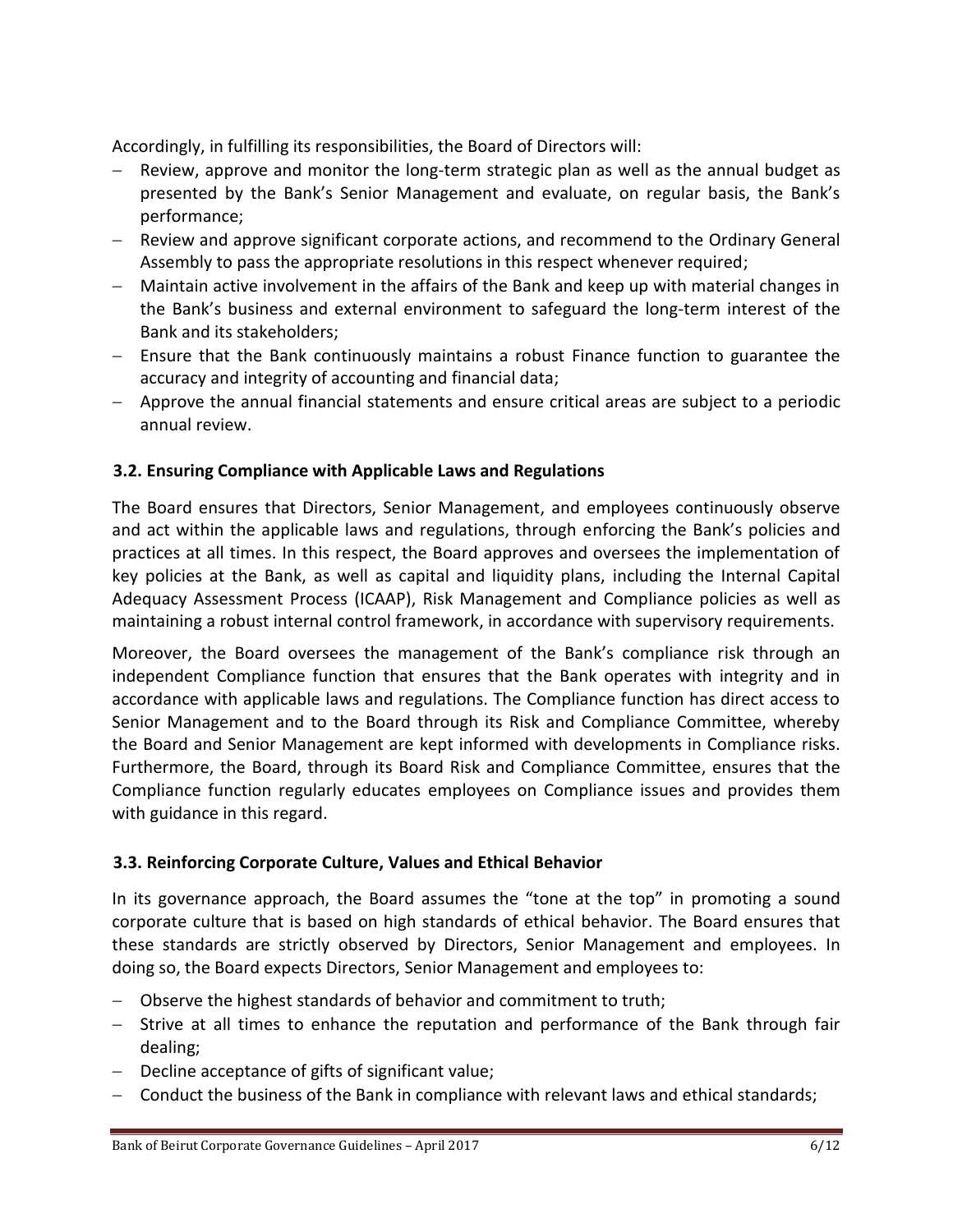- $-$  Prevent conflicts of interest; and
- Demonstrate social responsibility and contribute to the well-being of the community.

Moreover, the ethical business conduct is enforced through formal policies implemented at the Bank that comprise the "Code of Conduct" and the "Anti-Bribery & Anti-Corruption (ABC)" policies summarized here below:

#### *Code of Conduct*

The Bank adopted a Code of Conduct policy that embodies honesty, integrity, quality and trust, and other principles and standards to which management, officers, and employees are expected to adhere.

The purpose of the Code is to communicate the ethical framework within which the Bank operates and to place employees on notice that they will be held responsible for abiding by the articulated standards, including applicable laws. They are also expected to conduct themselves in order to protect and promote organization-wide integrity and to enhance the Bank's ability to achieve its mission, as it provides practical set of guiding principles to help them make decisions in their day to day work.

## *Anti-Bribery & Anti-Corruption (ABC)*

That Bank has an adequate ABC policy in place that will prevent bribery and corruption while ensuring commitment to high behavioral standards and integrity when conducting day-to-day operations. It also ensures that staff and associated persons comply with the relevant procedures.

#### <span id="page-6-0"></span>**3.4. Overseeing an Effective Risk Governance Framework**

#### *Risk Appetite*

The Board is responsible for defining the Bank's overall risk appetite and tolerance levels that are aligned with the Bank's strategic and financial plans and objectives. In doing so, the Board ensures communicating the defined risk appetite and tolerance levels to the various Business Lines through its Board committees as well as the several Senior Management committees. Likewise, the Group Risk Management function ensures that risk policies and methodologies are consistent with the Bank's risk appetite, and it monitors and regularly reports risk exposures to the Board through its Risk and Compliance Committee (BRCC).

#### *Risk Governance Framework*

Ensuring the presence of a sound Risk Management and an effective Internal Control is an essential responsibility of the Board. In this respect, the Board maintains an active role in overseeing the efficiency and effectiveness of a sound Risk Governance Framework that comprises:

- Business Lines that are responsible and accountable for the management of risk in their areas;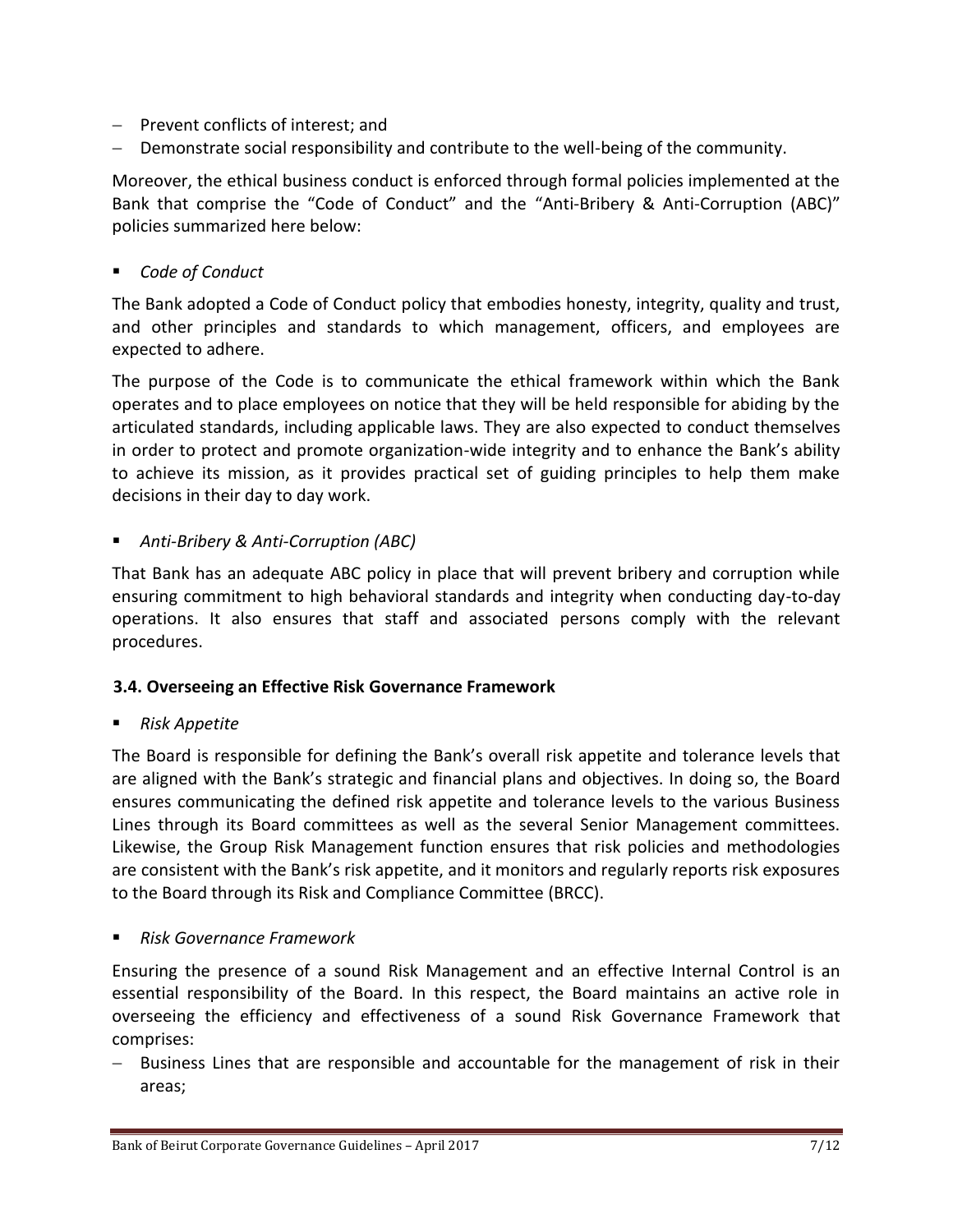- Independent Risk Management and Compliance functions with sufficient authority, stature, independence, resources and access at the Board level through the Board Risk & Compliance Committee (BRCC);
- An Independent Internal Audit function with direct access to the Chairman of the Board of Directors; the Internal Audit function is responsible for independently reviewing and providing an objective assurance on the quality and effectiveness of the Bank's internal control framework.

## <span id="page-7-0"></span>**3.5. Maintaining Oversight of Senior Management**

*Delegation of Responsibilities to Senior Management*

The Board is ultimately responsible for the management of the Bank; however, the Board may delegate a number of its responsibilities to the Senior Management and its Committees. In this respect, Senior Management is responsible for managing the day-to-day operations of the Bank, and is also responsible for recommending policy and strategic direction for Board approval. Nevertheless, the Board cannot abolish its responsibility for functions delegated to management.

In exercising its duties, Senior Management must provide confirmation to the Board that the Bank's financial reports represent a true and fair view, in all material respects, of the Bank's financial condition and operational results and are in accordance with relevant accounting standards.

## *Directors' Access to Senior Management*

Directors have complete and open access to the Bank's Senior Management and other employees. Any meeting or contact that a Director wishes to initiate with an Officer at the Bank is to be arranged through the Chairman of the Board of Directors.

#### *Senior Management Succession Planning*

The Board shall plan for the succession of the Senior Management positions held within the Bank. The Board may delegate such a task to the Chairman of the Board of Directors.

#### *Senior Management Committees*

The Board is responsible for approving the charters of the various committees at the Bank and monitoring their performance. In this respect, it is expected that each of the Bank's committees operates within its own written charter which includes, among others, the committee's roles and responsibilities. In this respect, the Board has approved the charter and continuously monitors the performance of the following Management Committees that comprise members of Senior Management:

- 1. Asset/Liability Management Committee
- 2. Credit Committee
- 3. Credit Committee for Financial Institutions
- 4. Anti-Money Laundering and Counter-Financing of Terrorism Committee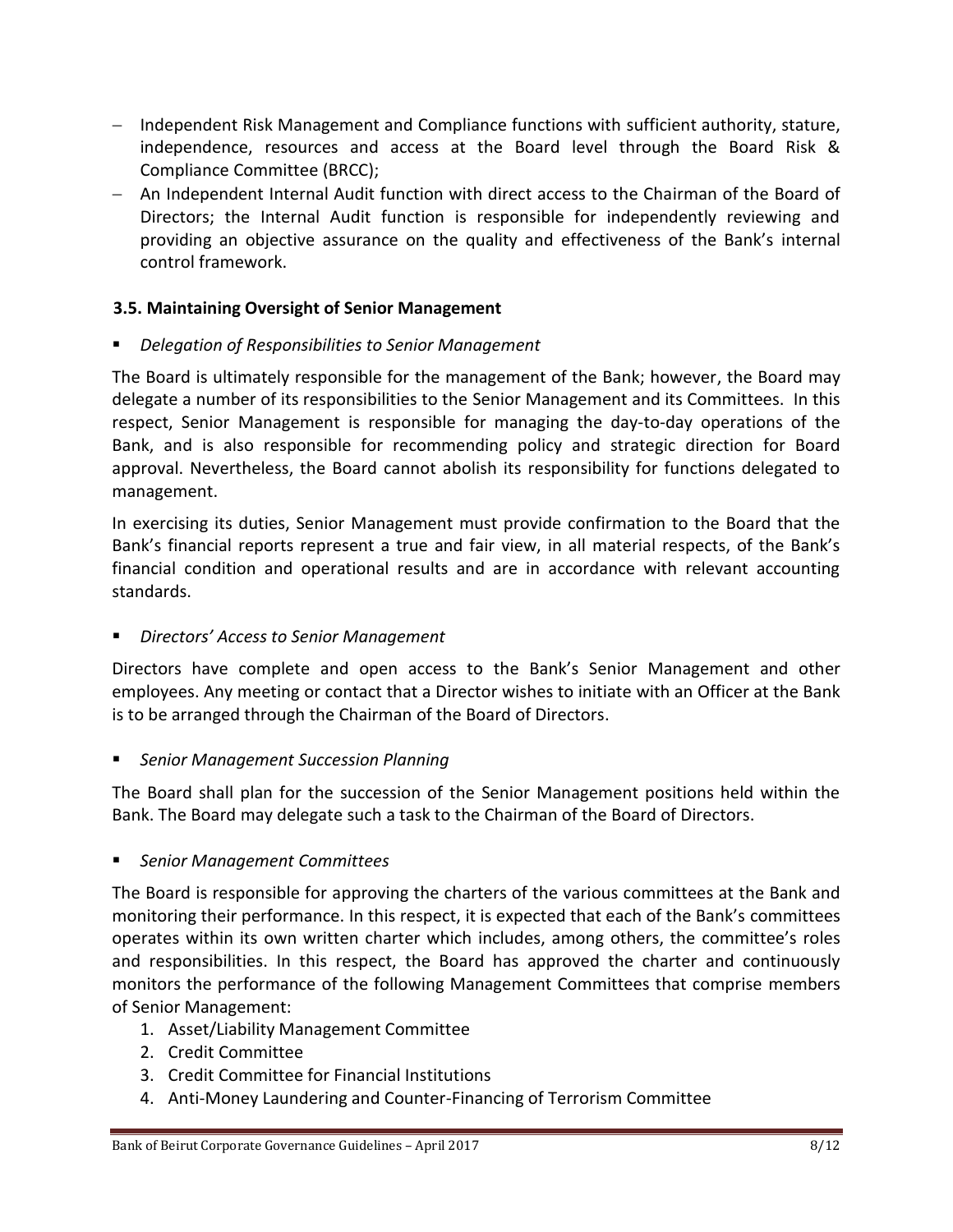- 5. Asset Recovery Committee
- 6. Real Estate Committee
- 7. Foreign Affiliates Committee
- 8. Retail & Branches Committee
- 9. Products & Packages Committee
- 10. Cross Selling Committee
- 11. Marketing & Communication Committee
- 12. Human Resources Committee
- 13. Information Technology Committee
- 14. Investment Committee For Funds And Structured Products And Derivatives
- 15. Procurement Committee
- 16. Business Continuity Committee
- 17. Operational Risk Management Committee
- 18. Information Security Committee

# <span id="page-8-0"></span>**4. The Board of Directors' Own Governance Structure and Performance**

#### <span id="page-8-1"></span>**4.1. Chairman of the Board of Directors**

The Board shall appoint a Chairman (the Chairman) and one or more Vice Chairman from among its members for a maximum period of three years (renewable without any restriction). As per the Lebanese law, the Chairman of the Board of Directors shall act as the General Manager of the Bank (also referred to as the Chief Executive Officer).

The responsibilities of the Chairman include, but are not be limited to:

- Ensuring the proper running of the Board and that all matters on the agenda are sufficiently supported;
- Ensuring the Board meets at regular intervals and minutes of meetings accurately record decisions taken;
- Providing effective leadership to formulate the Board's strategy; and
- Reviewing the performance of the Board and individual Directors.

#### <span id="page-8-2"></span>**4.2. Board Committees**

#### *1. Board Audit Committee*

The role, responsibility, composition and membership requirements of the Audit Committee are documented in the "Board Audit Committee Charter".

The Audit Committee of Bank of Beirut comprises at least 3 non-executive Directors. The Audit Committee assists the Board in fulfilling its corporate governance and oversight responsibilities in relation to compliance with financial reporting and regulatory requirements, integrity of financial statements and reports, and external and internal audit functions. The Audit Committee must meet at least 4 times per year in scheduled meetings.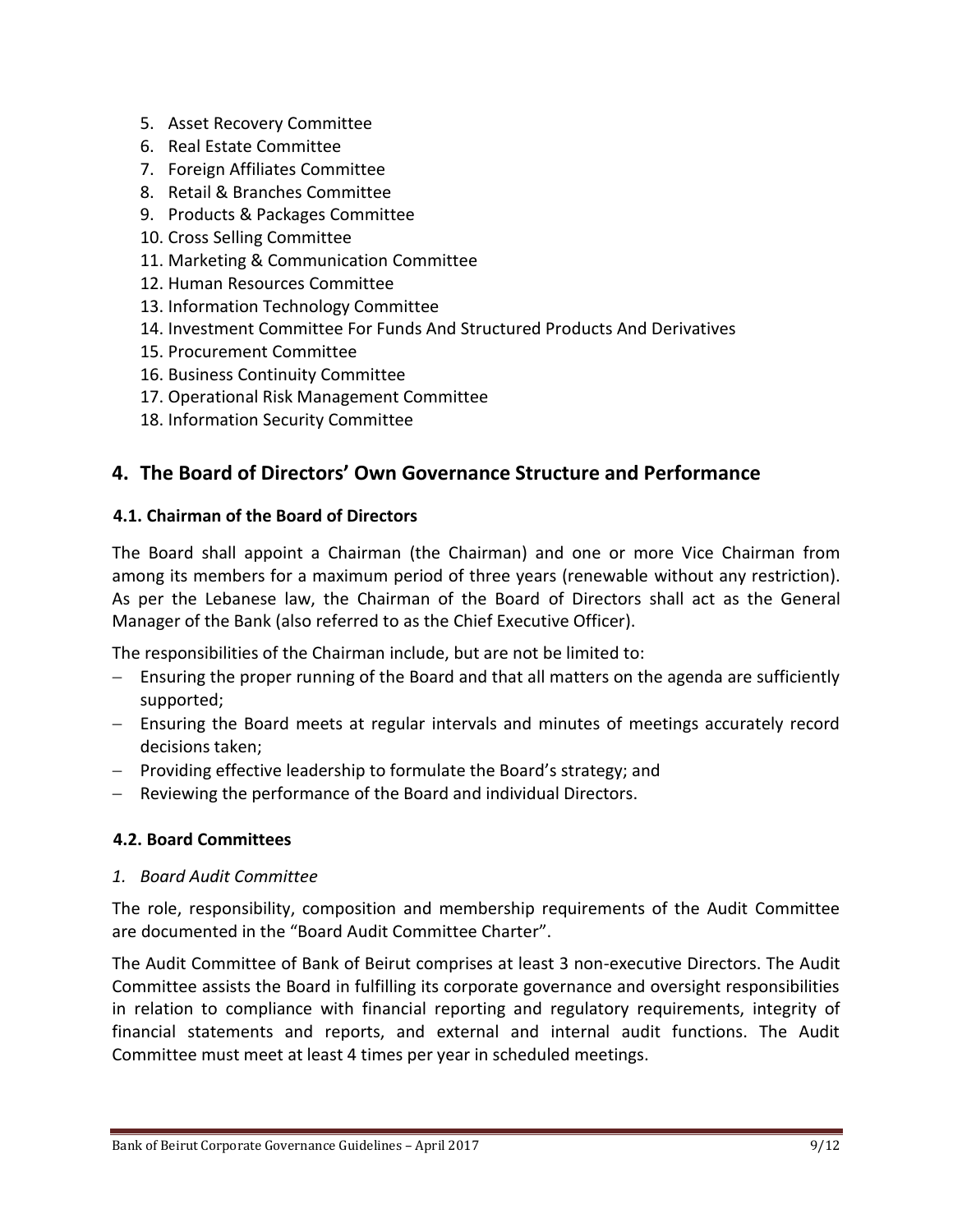Moreover, the Audit Committee is responsible for ensuring the independence of the external Auditor. The Audit Committee reviews significant accounting and reporting issues and recent professional and regulatory pronouncements, and understand their impact on the financial statements.

## *2. Board Risk & Compliance Committee*

The role, responsibility, composition and membership requirements of the Board Risk & Compliance Committee are documented in the "Board Risk & Compliance Committee Charter".

The Board Risk & Compliance Committee of Bank of Beirut comprises at least 3 non-executive Directors. The Board Risk & Compliance Committee assists the Board in fulfilling its corporate governance and oversight responsibilities in relation to compliance with Basel requirements and Internal Capital Adequacy Assessment Process (ICAAP) document; it evaluates and manages all key business risks by administering policies and procedures. The Board Risk & Compliance Committee must meet 4 times per year in scheduled meetings.

## *3. Board Credit Committee*

The role, responsibility, composition and membership requirements of the Board Credit Committee are documented in the "Board Credit Committee Charter". The Board Credit Committee is the highest credit approval authority at the bank and its main function is the approval/ratification of all the commercial credit requests presented to it and which are above USD 3,000,000.

## *4. Board Remuneration & Nominations Committee*

The role, responsibility, composition and membership requirements of the Board Remuneration & Nominations Committee are documented in the "Board Remuneration & Nominations Committee Charter".

The Board Remuneration & Nominations Committee of Bank of Beirut comprises at least 3 nonexecutive Directors. Functions of the committee regarding remuneration include: setting the over-arching principles and parameters of the remuneration policy; approving the annual staff bonus pool; recommending to the Board of Directors the remuneration scheme of the CEO and the Executive Board members to be further submitted to the General Assembly for approval; approving the remuneration arrangement of the C-Level and perform periodic reviews accordingly, and exercising oversight for remuneration. On the other hand, functions of the committee regarding nominations include: advising the Chairman and the Board on the profile and credentials to consider in the newly admitted Board members; assisting the Chairman of the Board in assessing the role and effectiveness of the Board performance as a whole; exercising oversight in assisting and advising the Chairman in relation to Board related matters and compliance with the prevailing laws & regulations governing Board responsibilities; and assisting the Chairman and the Board in promoting a culture of good corporate governance and risk management.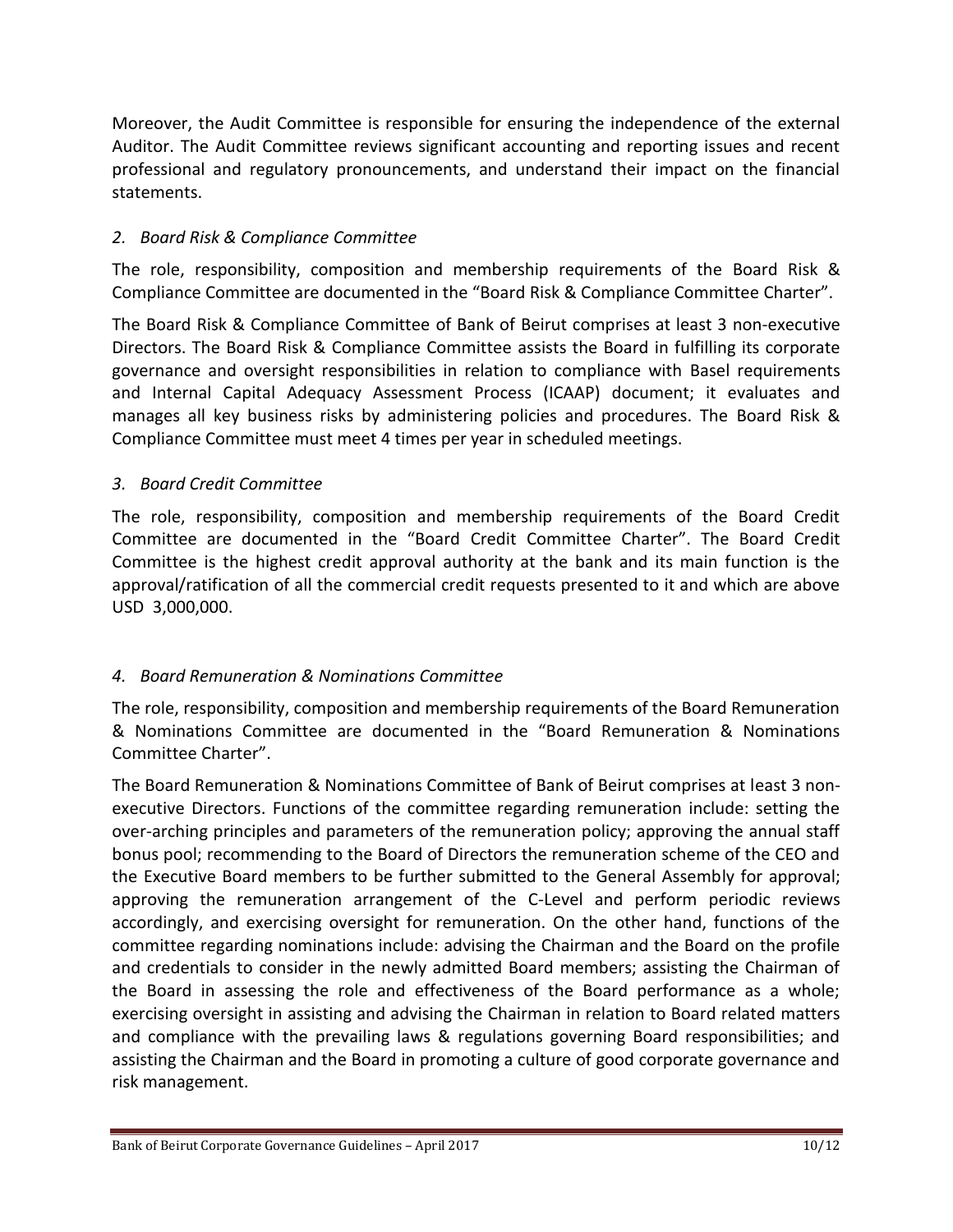The Board Remuneration & Nominations Committee will typically meet on a semi-annual basis and be convened by the Chairman where necessary and appropriate in relation to the appointment of executive and non-executive directors and senior managers.

## <span id="page-10-0"></span>**4.3. Board Performance**

The Board recognizes that it is collectively responsible for promoting the success of the Bank by directing and supervising the Bank's affairs. In doing so:

- The Board shall conduct an annual self-assessment to determine whether the Board as a whole, or its various committees are functioning effectively;
- Each Board committee shall conduct a self-evaluation and report the results to the Board, comparing the performance of the committee with the requirements of its written charter. This requirement is also applicable to Senior Management committees who shall report results to the Board as well;
- The Board shall assess on annual basis, the suitability of each of its Board members, while taking into consideration each member's performance on the Board;
- The Board shall continuously evaluate its performance and conduct ongoing improvements of its own governance practices when needed.

The Board of Directors has also established a specialized committee, the Board Remuneration and Nominations Committee, which assists the Chairman of the Board in assessing the role and effectiveness of the Board performance as a whole.

## <span id="page-10-1"></span>**4.4. Ethical Standards**

*Conflict of Interest*

Of particular importance, Directors must avoid any action, position or interest that conflicts between their duty to the Bank and their own interests. A Director who has a conflict or potential conflict of interest in a matter that relates to the affairs of the Bank, must give the Chairman notice of such interest as soon as practicable after the Director becomes aware of their interest.

## *Duty of Care*

Directors are expected to act in the Bank's best interest and exercise their business judgement in good faith and prudence, while assuming the care an ordinary person might use in a similar position. Likewise, each Director must take informed decisions based on diligent knowledge of the Bank's structure and business practices.

*Duty of Loyalty*

Directors owe a duty of loyalty to the Bank. This duty of loyalty mandates that the best interests of the Bank take precedence over any interests possessed by a Director. As such, the Directors are expected to avoid any conflicts of interest. Should a Director becomes involved in any transaction that could lead to a potential conflict of interest, he/she should promptly report it to the Chairman - Chief Executive Officer.